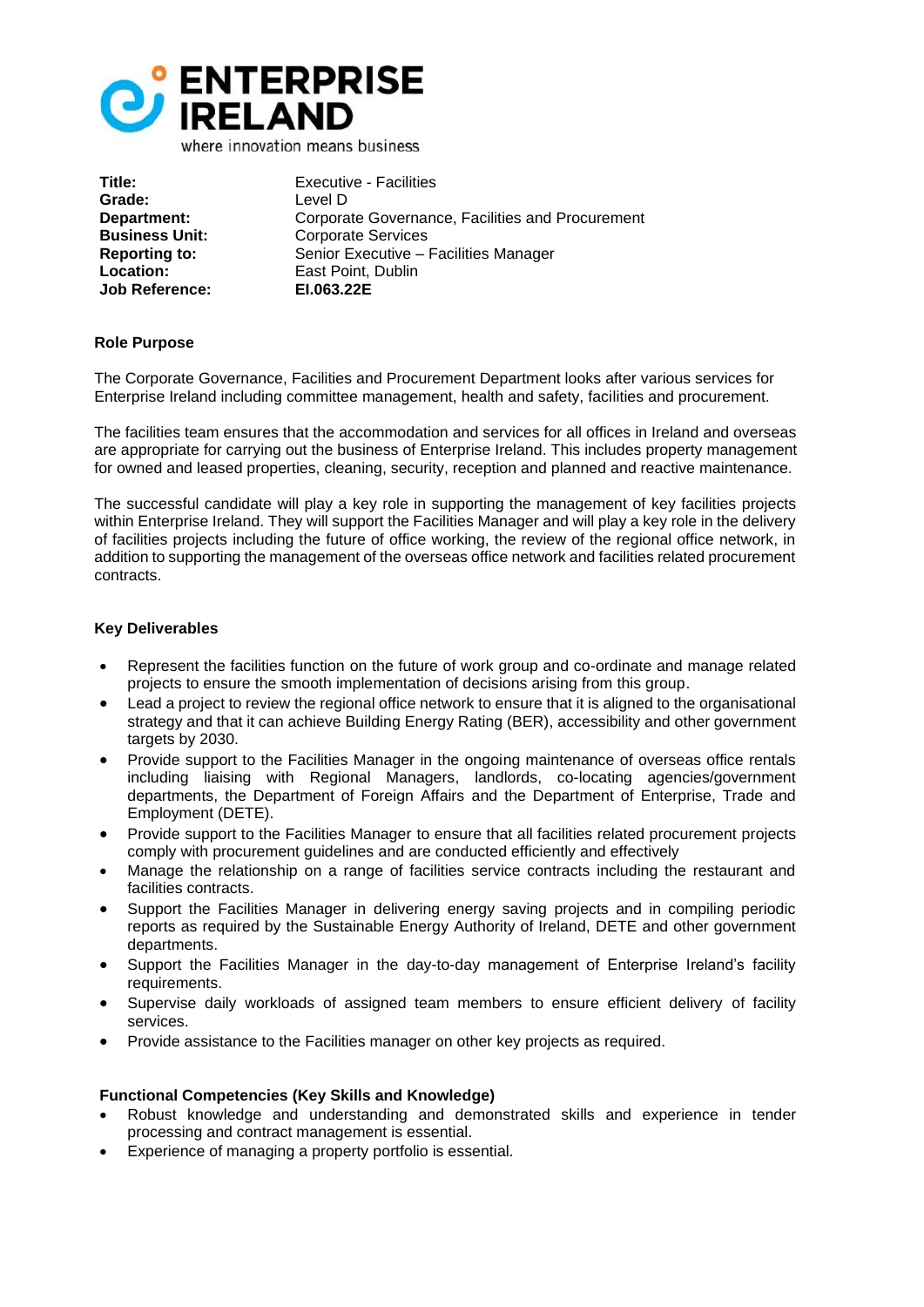- Significant demonstrable experience of working in a Facilities role including workspace planning is essential.
- Demonstrated evidence of robust IT literacy (i.e. MS Office skills including Outlook, Word, and Excel) is essential.
- Experience of managing a range of multiple and competing priorities at one time to meet demanding and tight deadlines while maintaining accuracy and attention to detail is essential.
- Experience of engaging, networking and building relationships with internal stakeholders at all levels and with a range of external stakeholders.
- Demonstrable experience of generating reports from technology systems and ability to monitor and analyse the data from these reports.
- Excellent oral and written English communication skills is important.
- Knowledge and understanding of public sector requirements in relation to building regulations and energy management is desirable.
- A relevant 3<sup>rd</sup> level qualification is desirable.

#### **Enterprise Ireland Behavioural Competencies**

#### **Results Focused**

The ability to remain outcome and results focused with regard to business priorities and organisational goals, monitoring progress and adjusting approach ensuring delivery against the appropriate timescales.

#### **Innovation and Risk-Taking**

Actively encourages new ideas, experimentation and measured risk-taking, while always being on the lookout for opportunities to continuously improve business processes and efficiencies within Enterprise Ireland and client organisations.

### **Problem Solving and Decision-Making**

The ability to be decisive and take tough decisions about clients, people and costs to deliver sustainable results, using the analysis of information and situations to make logical and sound decisions.

#### **Client Focused**

The ability to provide an excellent client service focusing on client needs and building and maintaining effective personal and business relationships to advance clients' objectives and Enterprise Ireland strategy.

#### **Communicating with Impact to Influence Others**

Communicates in a manner that will persuade, convince and influence their own staff and others, both internally and externally, in order to motivate, inspire or encourage them to follow a particular course of action.

#### **Teamworking**

Co-operates with colleagues, shares information and respects the opinions and values of staff members. Understands the skills, experience and knowledge of staff members and maximises how these can be utilised to the benefit of the department, the organisation and the client.

#### **Embracing & Leading Change**

Understands the business agenda of Enterprise Ireland and embraces changes for area of responsibility and for external and internal clients.

#### **Acting / Leading with Integrity**

Lives the Enterprise Ireland purpose and values, acting genuinely and with integrity, in a manner that builds trust and engages and motivates others, placing the genuine needs of the client, the organisation, and staff ahead of personal agendas

#### **Networking**

Establishes and maintains mutually beneficial relationships with colleagues and other networks for the purpose of sharing information.

#### **Developing Yourself & Others**

Creates an environment that enables others to excel in terms of job performance.